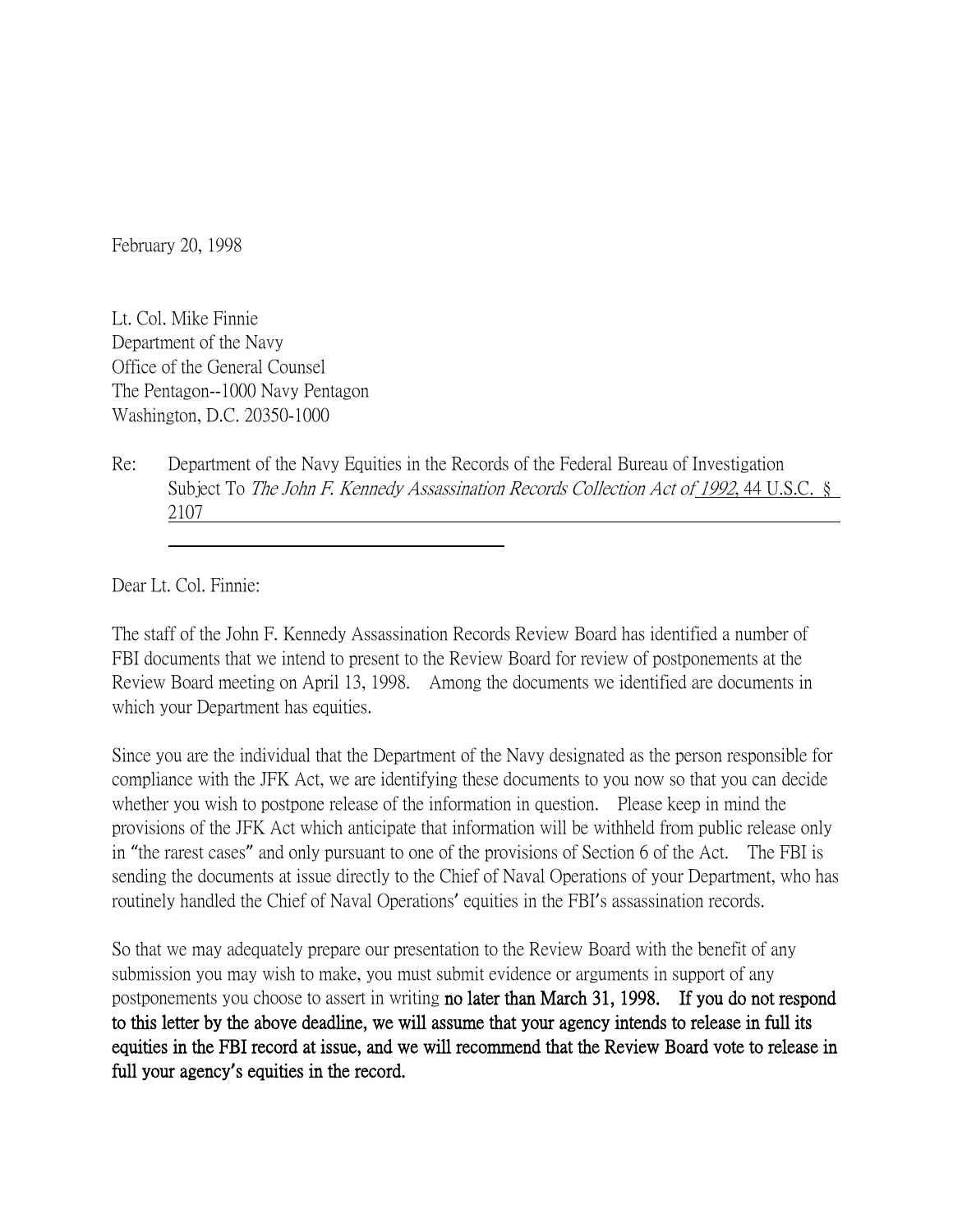Lt. Col. Mike Finnie February 20, 1998 Page 2

In many of the FBI documents with third agency equities, we believe that the third agencies could, consistent with their current guidelines for JFK assassination-related information, consent to full release of the information at issue.

If you have any questions regarding the documents identified on the enclosed forms, please call Carol Keeley or Debbie Beatty of the JFK Task Force at the FBI at (202) 324-0571 or Laura Denk or Kevin Tiernan of the Review Board staff at (202) 724-0088. Thank you, in advance, for your cooperation.

Sincerely,

T. Jeremy Gunn Executive Director

Enclosure

cc: Lt. Christopher L. Tynes Administrative Assistant to the General Counsel Office of General Counsel Department of the Navy The Pentagon--1000 Navy Pentagon Washington, D.C. 20350-1000

> Chief of Naval Operations Department of the Navy 2000 Navy Pentagon Washington D.C. 20350-2000